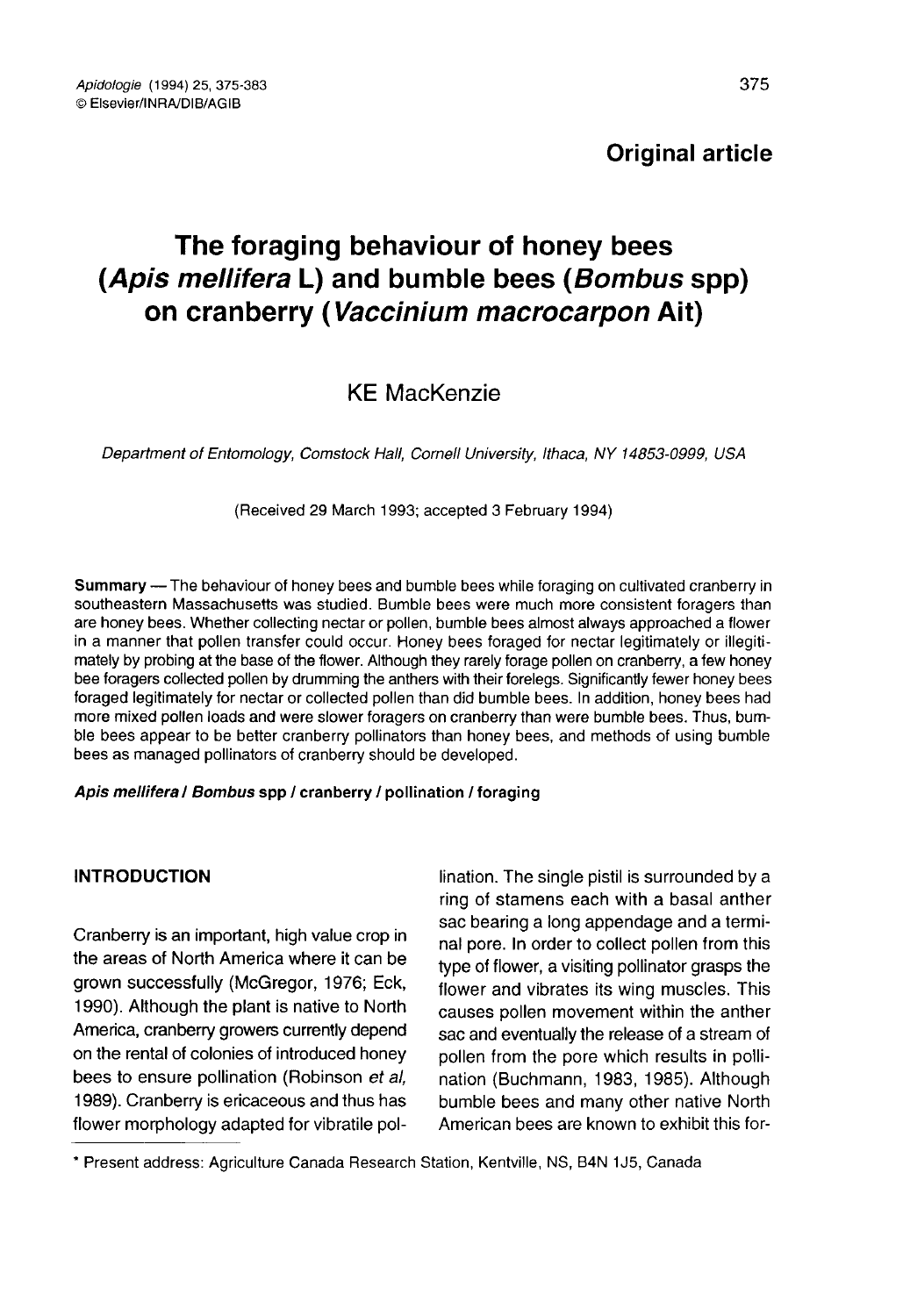aging behaviour, honey bees do not. While honey bees can collect pollen from cranberry by anther drumming, they do so only rarely (Cane et al, 1993). Pollen foraging bees (bumble bees and a solitary anthophorid, Habroproda laboriosa F) are more effective pollinators of rabbiteye blueberry (Vaccinium ashei Reade), another ericaceous plant, than are nectar-collecting honey bees (Cane and Payne, 1988).

Differences in pollination success among bee species have been related to foraging behaviour. For example, honey bees are poor pollinators of alfalfa (Gray, 1925; McGregor, 1976) and Delicious apples (Robinson, 1979) because they forage in a manner that allows nectar collection without pollen transfer. On cranberry, some researchers have noted that honey bees also forage without touching the stigma, and thus do not pollinate the flower (Roberts and Struckmeyer, 1942; Farrar and Bain, 1946; Franklin, 1950). Bumble bees have been cited as more effective cranberry pollinators (Franklin, 1950; McGregor, 1976; Eck, 1990). However, differences in foraging behaviour between bumble bees and honey bees on cranberry have never been properly documented. This study was designed to both describe and evaluate the foraging behaviour of honey bees and bumble bees on cranberry.

#### MATERIALS AND METHODS

#### Foraging behaviour

The study was carried out on 9 commercial cranberry bogs in southeastern Massachusetts over a 3 year period (1990—1992) during mid-June to early July. Honey bees and bumble bees were observed as they foraged on cranberry flowers and their activities were noted. Differences were observed in foraging behaviour for honey bees and bumble bees and for nectar versus pollen collection in both groups.

#### Nectar foraging

In 1991, nectar-foraging by honey bees and bumble bees was rated. Ten 5-min censuses were run. The observer walked randomly throughout the bog recording all honey bees and bumble bees encountered as either foraging normally for nectar (probing with the probocis down the staminal column or at the base of the flower while contacting the stigma with the abdominal sternites) or foraging illegitimately (probing at the base and not contacting the stigma). The percentage of honey bees and bumble bees foraging legitimately was calculated and compared by paired t-test after an arcsine transformation (to achieve normality) (Zar, 1984).

### Pollen foraging

Honey bees and bumble bees were censused in 1992 for pollen foraging. The observer walked randomly through the bog recording all bees encountered as either having or not having a pollen load. Five 2-min counts were done for each of 7 observation periods. Percentages of foragers of the 2 bee groups with pollen loads were compared by 2-way ANOVA (bee, observation period) and Tukey's multiple comparison test after square root transformation (to account for differences in variances) (Zar, 1984).

As a second measure of pollen foraging, collections of bees foraging on cranberry, made in 1990 and 1991, were assessed for the presence of pollen loads (pollen type was not considered). Pollen loads were divided into large loads (those completely covering the corbiculae) and small loads. Small loads could accumulate by bees picking up small amounts of pollen as they nectar foraged, while the large loads would definitely be a result of pollen foraging. Honey bees and 6 species of bumble bees (Bombus affinis Cresson, B bimaculatus Cresson, B impatiens Cresson, B perplexus Cresson, B terricola Kirby, and B vagans vagans Smith) were examined. The sites and years of collections varied depending on the species of bee in question. Percentages of bees with any pollen load and those with large loads were compared by 3-way ANOVA (year, site, species) after an arcsine transformation (to account for differences in variances) and Scheffe's multiple comparison test (used because of unequal sample sizes) (Zar, 1984).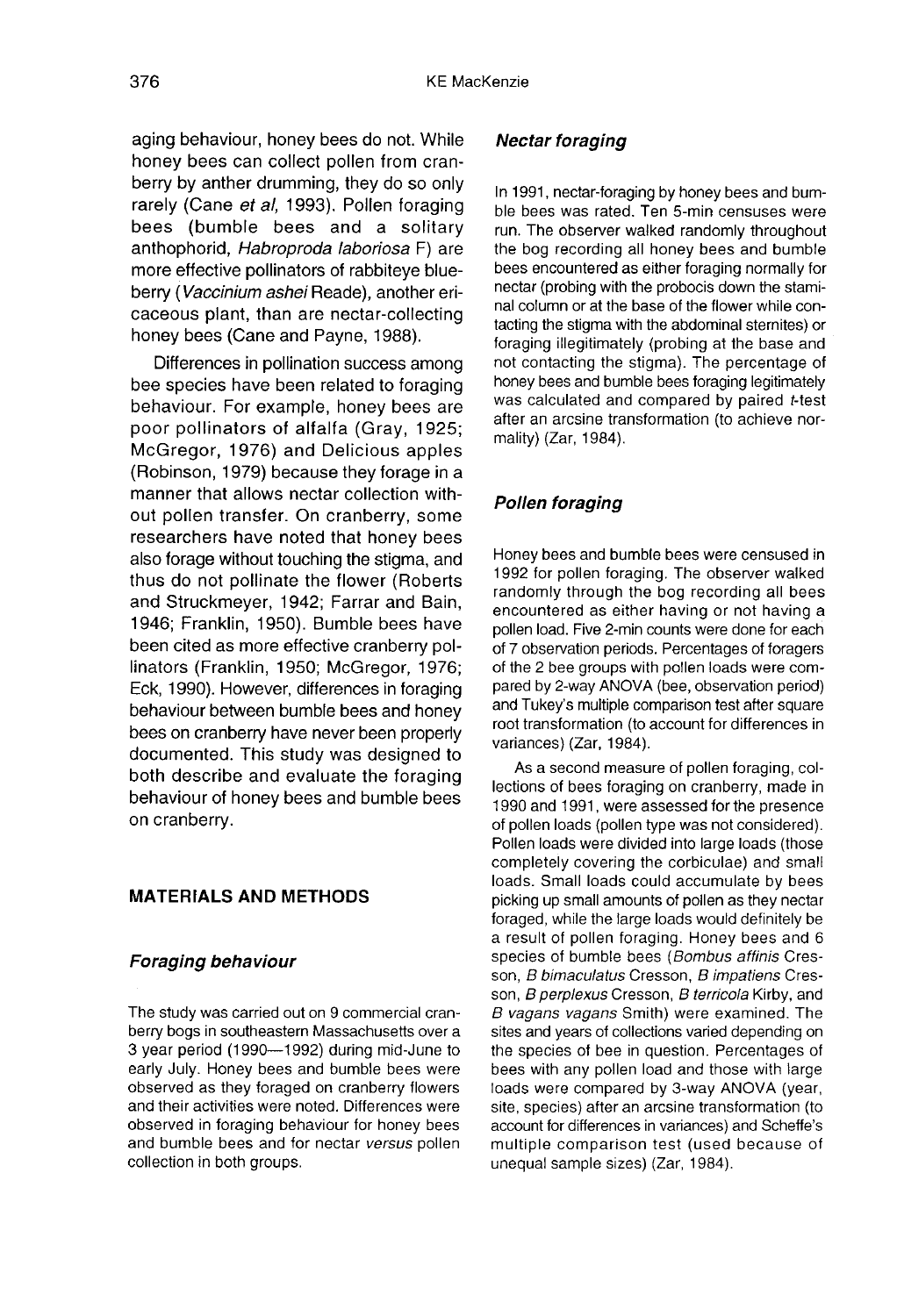A subsample of collected bees was examined for the proportion of Vaccinium pollen in the load. Twenty bees from each species (honey bees and the 6 species of bumble bees) were examined. For each specimen, a sample from the right pollen load was viewed under 150 times magnification, and 200 pollen grains were counted as either Vaccinium (pollen tetrads) or not Vaccinium (all other pollen grains). Percentages of Vaccinium pollen was compared by 3-way ANOVA (year, site, species) and Tukey's multiple comparison test after an arcsine transformation (to account for differences in variances) (Zar, 1984).

#### Foraging rates

In 1991, individual bees were timed as they foraged on at least 10 flowers, while in 1992 the number of flowers visited in 1 min by a bee was<br>counted. Bees were categorized as honey bees, B impatiens, or as another Bombus species. Floral handling times in terms of bloom visited per minute were calculated. Data for each year were analyzed by ANOVA and Scheffe's multiple comparison test (used because of unequal sample sizes) (Zar, 1984).

#### RESULTS

#### Foraging behaviour

Foraging bumble bees and honey bees either crawled in the vines or flew short distances between flowers. Occasionally, longer flights between sections of bog occurred. Differences in foraging behaviour between bumble bees and honey bees were marked.

Honey bees foraged in 2 basic ways for nectar. In the first instance, the bee would hang onto a flower with its legs while probing down the stigma between the stamens. The appendages of the anthers and the stigma splayed out around the bee's face. During this kind of contact it was possible for pollen to be transferred to the sigma from areas on the bee's head. In the second method, a bee would approach the flower

from the back while holding onto the petals, the pedicel, and even adjacent flowers. It would then probe at the base of the flower between the anther sacs. Sometimes the bee circled the flower probing entirely at the base. Only rarely was the stigma touched during this type of foraging, and the location of contact on the bee could be anywhere inclucing the dorsum and the legs. It is unikely that much, if any, direct pollen transfer occurred due to this type of foraging. Effectively, bees foraging in this manner were 'stealing' nectar. A combination of the 2 methods was also observed. A bee would first probe at the base of the bloom, perhaps sampling for nectar, then turn around on the bloom, and forage down the staminal column. Very few honey bees collected pollen while foraging on cranberry. During observations in 1991, only 2 of the 186 honey bees observed were seen pollen foraging; however, in a cage study pollen foraging was more common (MacKenzie, 1994). To collect pollen the forager held onto a flower with 1 pair of legs while hitting the stamens with its front legs and also moved about rapidly jostling the bloom.

Bumble bees approached the bloom in a stereotypic manner. They almost always held onto the petals with their legs while the body was held below the reproductive parts of the flower. The abdomen more or less curled around the staminal column, with the stigma touching the first and second sternites. This area, which carried accumulations of pollen, appears to be a 'safe spot' for pollen on bumble bees. B impatiens foragers almost always probed for nectar with their probocis down the stigma between the stamens, while other species, such as B terricola and B affinis, tended to forage at the base of the flower. In either case, however, the forager's body was held in the described manner so that the stigma touched the pollen on the abdominal sternites. Only rarely did bumble bees probe for nectar in such a manner that the stigma was not touched (6 of the 132 bumble bees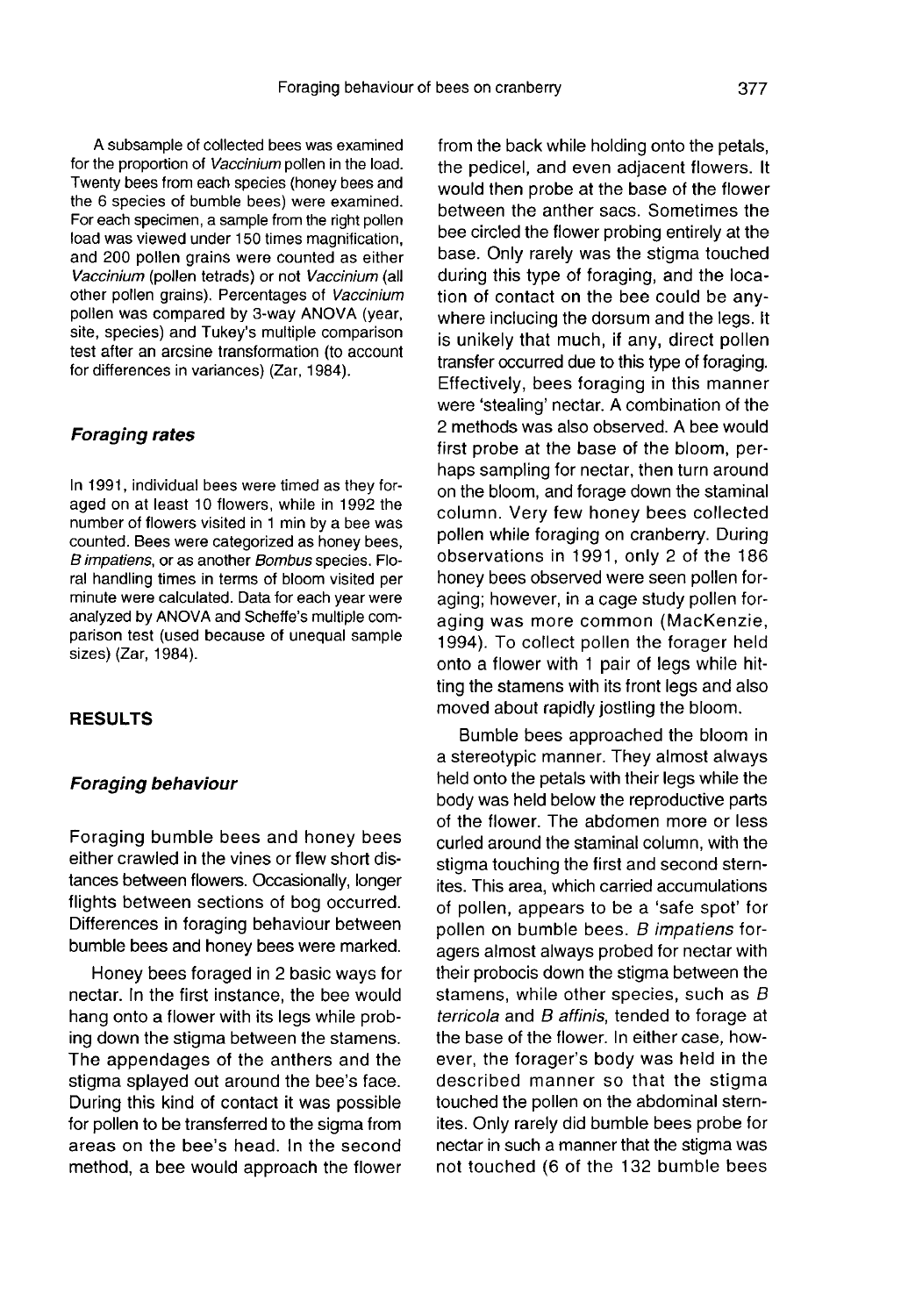observed in 1991). Bumble bees collected pollen by vibrating the cranberry bloom. B affinis and B terricola usually probed at the base of the flower while vibrating, while  $B$ impatiens probed at the base while vibrating and then probed down the staminal column, presumably to more effectively collect nectar before leaving the flower.

#### Nectar foraging

Bumble bees foraged legitimately (touched stigma)  $95.9 \pm 6.2\%$  of the time. This was more frequent than honey bees, who foraged legitimately  $41.4 \pm 15.7\%$  of the time  $(P < 0.05, n = 10$  pairs consisting of 103 bumble bees and 149 honey bees).

#### Pollen foraging

Bee type and observation period significantly affected the percentage of bees pollen foraging ( $P < 0.05$ ,  $n = 7$  observation periods consisting of 345 honey bees and 171 bumble bees). Only  $3.2 \pm 6.1\%$  of honey bee foragers collected pollen, compared with  $73.7 \pm 25.6\%$  of the bumble bees.

Analyses of pollen loads in collections made from bees foraging on cranberry also showed significant differences between honey bees and bumble bees (table I). Fewer honey bees than any of the various bumble bees carried pollen loads of any size, and very few honey bees (3.5%) had large loads. While the 6 bumble bee species had similar percentages of loads of any size, there were significant differences between species in the percentage with large loads.  $B$ impatiens had significantly more foragers with large loads than did B bimaculatus, while the other 4 species were intermediate. No statistically significant differences in pollen loads were found between sites or years  $(P < 0.05)$ .

Examinations of pollen loads for the presence of Vaccinium pollen showed signifi cant differences between honey bees and bumble bees (table II). All 6 species of bum-

Table I. Percentages of bees with pollen loads in collections of foragers from 9 cultivated cranberry bogs in 1990 and 1991\*.

| Species              | Sample size <sup>a</sup> |                | Mean b            |                   |  |
|----------------------|--------------------------|----------------|-------------------|-------------------|--|
|                      | $n_c$                    | n <sub>b</sub> | All loads         | Large loads       |  |
| A mellifera          | 12                       | 442            | 15.9 Bc           | 3.5 <sup>C</sup>  |  |
| B affinis            | 4                        | 26             | 95.8 A            | 73.7 AB           |  |
| <b>B</b> bimaculatus | 9                        | 72             | 73.0 A            | 53.0 $B$          |  |
| <b>B</b> impatiens   | 9                        | 149            | 94.5 <sup>A</sup> | 81.6 <sup>A</sup> |  |
| <b>B</b> perplexus   | 3                        | 16             | 83.3 A            | 72.2 AB           |  |
| B terricola          | 5                        | 30             | 76.0 A            | 66.3 AB           |  |
| B vagans vagans      | 4                        | 42             | 75.3 A            | 50.7 AB           |  |
| Pooled SE            |                          |                | 6.3               | 6.7               |  |

\* Calculations were made separately on collections from different sites and years. a The number of collections used is indicated by  $n_c$  and total number of bees examined by  $n_b$ . Only those sites and years where sufficient numbers of individuals of a species ( $n \ge 4$ ) were collected were considered in the data analysis. <sup>b</sup> Means were averaged across years and sites. c P < 0.05 from analysis of variance after arcsine transformation. Untransformed means are reported. No significant difference was present in year or site. For each column, different letters indicate significant differences in means by Scheffe's multiple comparison test.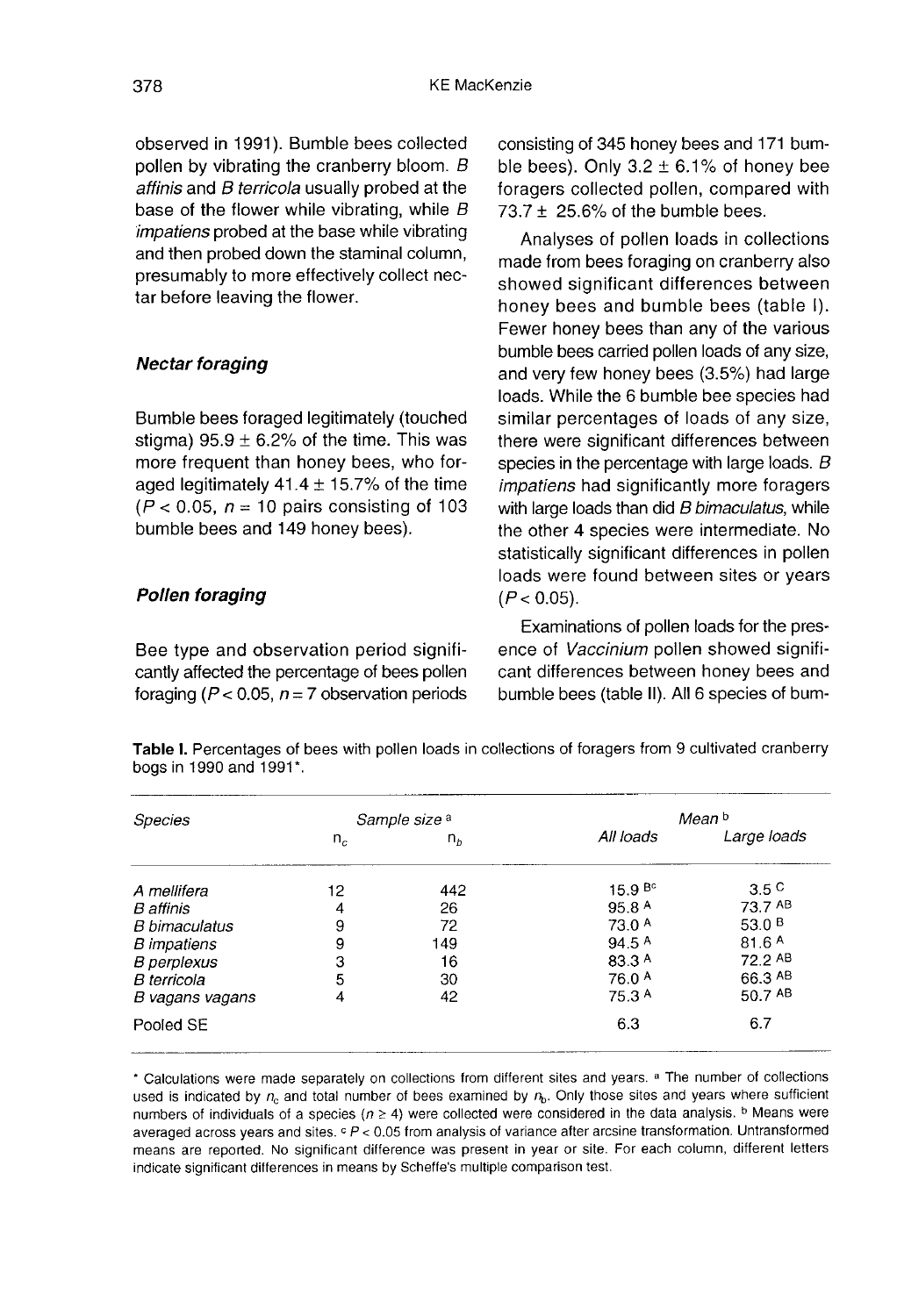ble bees had significantly purer loads (range from 88.8 to 95.5% Vaccinium) than did honey bees (71.6% Vaccinium). The percentage of Vaccinium pollen in loads also varied by site  $(P < 0.05)$ .

Table II. The percentage of Vaccinium pollen \* in loads carried by bees collected foraging on cultivated cranberry flowers in 1990 and 1991.

| Species                                                                                                                               | Mean <sup>a</sup>                                                          |  |  |
|---------------------------------------------------------------------------------------------------------------------------------------|----------------------------------------------------------------------------|--|--|
| A mellifera<br>B affinis<br><i>B himaculatus</i><br>B impatiens<br><b>B</b> perplexus<br><i><b>B</b></i> terricola<br>B vagans vagans | 71.6 <sup>b</sup><br>93.4c<br>94.7 c<br>91.4c<br>95.5c<br>88.8 °<br>92 4 c |  |  |
| Pooled SE                                                                                                                             | 3.6                                                                        |  |  |

\* Determined by classifying 200 pollen grains from the right load of each bee into Vaccinium and non-Vaccinium pollen. Based on  $n = 20$  per species,  $a$  Means were averaged across years and sites.  $P < 0.05$  from ANOVA after arcsine transformation. No significant difference was seen between years, but significant differences were seen between sites. Different letters indicate significant differences in means by Tukey's multiple comparison test.

Table III. Foraging rates (number of flowers visited per min) of bees on cultivated cranberry bogs in 1991 and 1992.

| Species                                                             | 1991 |                     | 1992 |                                                                 |
|---------------------------------------------------------------------|------|---------------------|------|-----------------------------------------------------------------|
|                                                                     | n    | Mean n              |      | Mean                                                            |
| A mellifera<br><b>B</b> impatiens<br>Other Bombus species 19 12.0 a | 30.  | $9.6*$<br>19, 12.6a |      | $42\quad 8.9^{\circ}$<br>40 13.3 <sup>a</sup><br>$40 \, 13.7$ a |
| Pooled SE                                                           |      | 0.7                 |      | 0.5                                                             |

\* P < 0.05 from ANOVA. For each column, different letters indicate significant differences in means by Scheffe's multiple comparison test.

#### Foraging rate

Honey bees foraged significantly more slowly than did bumble bees in both years of the study (table III). Although different methods were employed, the results were fairly consistent between years.

#### **DISCUSSION**

Honey bees and bumble bees differ in their foraging behaviour on a high value, native North American berry crop, the cranberry (V macrocarpon). Bumble bees are very consistent foragers on cranberry. They approach the bloom so that their body curls around the reproductive parts of the flower, thus effecting pollen transfer. On the other hand, honey bees are less reliable pollinators. Most honey bees forage in a manner such that the stigma is not contacted, effectively 'stealing' nectar. Those that do forage for nectar legitimately could transfer some pollen from safe areas on the head. While few honey bees forage for cranberry pollen, the majority of bumble bee foragers do. Pollen foraging bees are more effective pollinators (MacKenzie, 1994) and deposit significantly more pollen on the stigma (Plowright, personal communication) than those that forage solely for nectar. In addition, bumble bees are faster foragers than are honey bees. Franklin (1950) also noted some of these differences between honey bees and bumble bees foraging on cranberry.

An unexpected result of this research was that a greater proportion of honey bees carried mixed pollen loads than did bumble bees. Honey bees usually have almost pure pollen loads as individuals tend to specialize on plant species during individual foraging trips (Free, 1963; Wells and Wells, 1983). On the other hand, bumble bees tend to sample as they forage and thus should carry mixed loads (Heinrich, 1976, 1979). On cranberry, however, the opposite is true.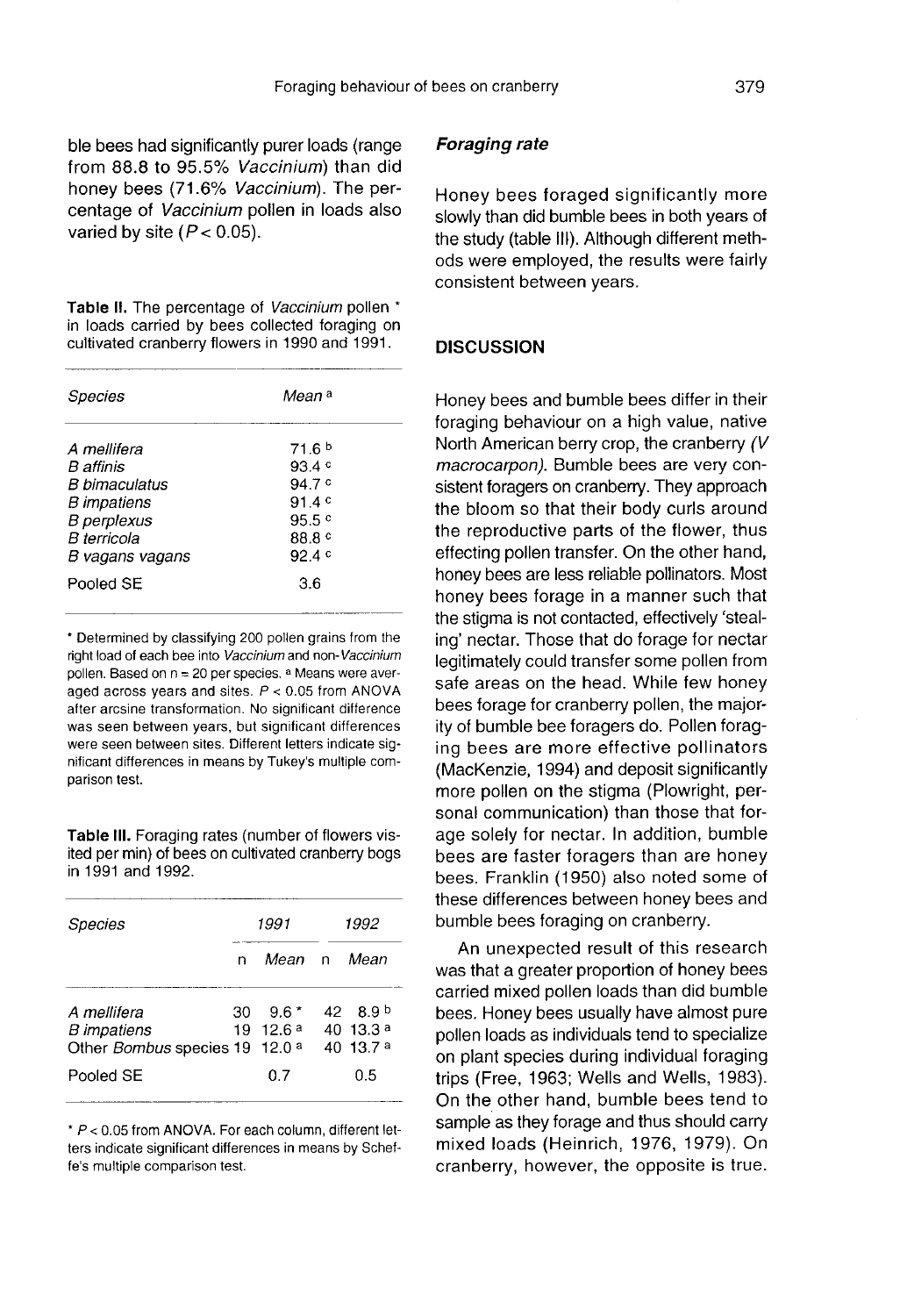This may be because there were few flowering weeds in the cultivated bogs and thus there were no other plants for the bumble bee foragers to sample.

Due to the great demand for nectar in the hive, many honey bees forage strictly for nectar. On cranberry, this is true as pollen foraging by honey bees is rarely seen, and varies with different years and sites (Cane et al, 1993; MacKenzie, 1994). Even on the same bog, there can be widespread differences in the proportion of foragers from different colonies that return with loads of cranberry pollen (Shimanuki et al, 1967). It appears, then, that such factors as weather, the availability of alternative pollen and nectar sources, genetics, and colony stores of pollen influence whether or not honey bees will harvest cranberry pollen. On cranberry and other ericaceous crop plants, the rabbiteye and highbush blueberries, nectar foragers are poorer pollina tors than are pollen foragers (Cane and Payne, 1988, 1990; MacKenzie, 1994). In addition, honey bees are able to collect cranberry nectar without contacting the stigma. They do so by foraging at the base of the flower only. The large proportion of honey bees (almost 60%) that foraged illegitimately in this study should be of concern to commercial cranberry producers. The facts that there are few pollen collectors, that there is poor presentation of pollen while foraging, that the pollen loads are mixed, and that their behaviour varies between sites indicate that honey bees are not very well suited to cranberry pollination.

Fruit size has a direct relationship with seed number in cranberry (Roberts and Struckmeyer, 1942; Rigby and Dana, 1971; Sarracino and Vorsa, 1991). Poorer pollen deposition would result in lower fertilization rates of the ovules, and thus, ultimately, smaller berries and overall yields. Current average cranberry fruit sets of about 33% result in yields of around 370 barrels per ha (150 barrels per acre) (1 barrel equals 45.4 kg or 100 lb) (Eck, 1990). Much higher yields, sometimes nearing 740 barrels per ha, and fruit sets of about 50% have been seen in some bogs in some years (Stricker 1946; Marucci and Filmer 1964; Eck, 1990; Strick and Poole 1991). Growers would like to be able to achieve production nearer these values. Improved pollination is one way to do this. As bumble bees forage successfully for pollen and are active within the cranberry bogs of Massachusetts, they should be considered as a possible alternative managed pollinator. This is especially true now that bumble bees are being reared commercially for greenhouse pollination (van Heemert et al, 1990; van den Eijnde et al, 1991). B impatiens, the species being reared and used in northeastern United States and Canada (Plowright, personal communication), was an excellent forager on cranberry. Therefore, it may be possible in the near future to rent or buy bumble bee colonies for pollination of field crops with specialized pollination syndromes such as cranberry. However, additional research on the pollination effectiveness of these bees on cranberry is needed to determine their value for increasing yield and suggested stocking rates.

#### ACKNOWLEDGMENTS

R Canning, D Ross, J Decas, C Makepeace, R Mathias, R Zaniboni, C Hammond, K Ashburn and the University of Massachusetts Cranberry Experiment Station kindly allowed me to work on their commercial bogs. D Gifford provided technical assistance. A Averill, G Eickwort, M Luckow, R Morse and M Pritts reviewed the manuscript. This research was supported by grants from Ocean Spray Cranberries, Inc, the Cape Cod Cranberry Growers Association and BV Koppert, Ltd, and a research assistantship from the Depart ment of Entomology, Cornell University.

Résumé — Comportement de butinage des abeilles domestiques (Apis mellifera L) et des bourdons (Bombus sp) sur can-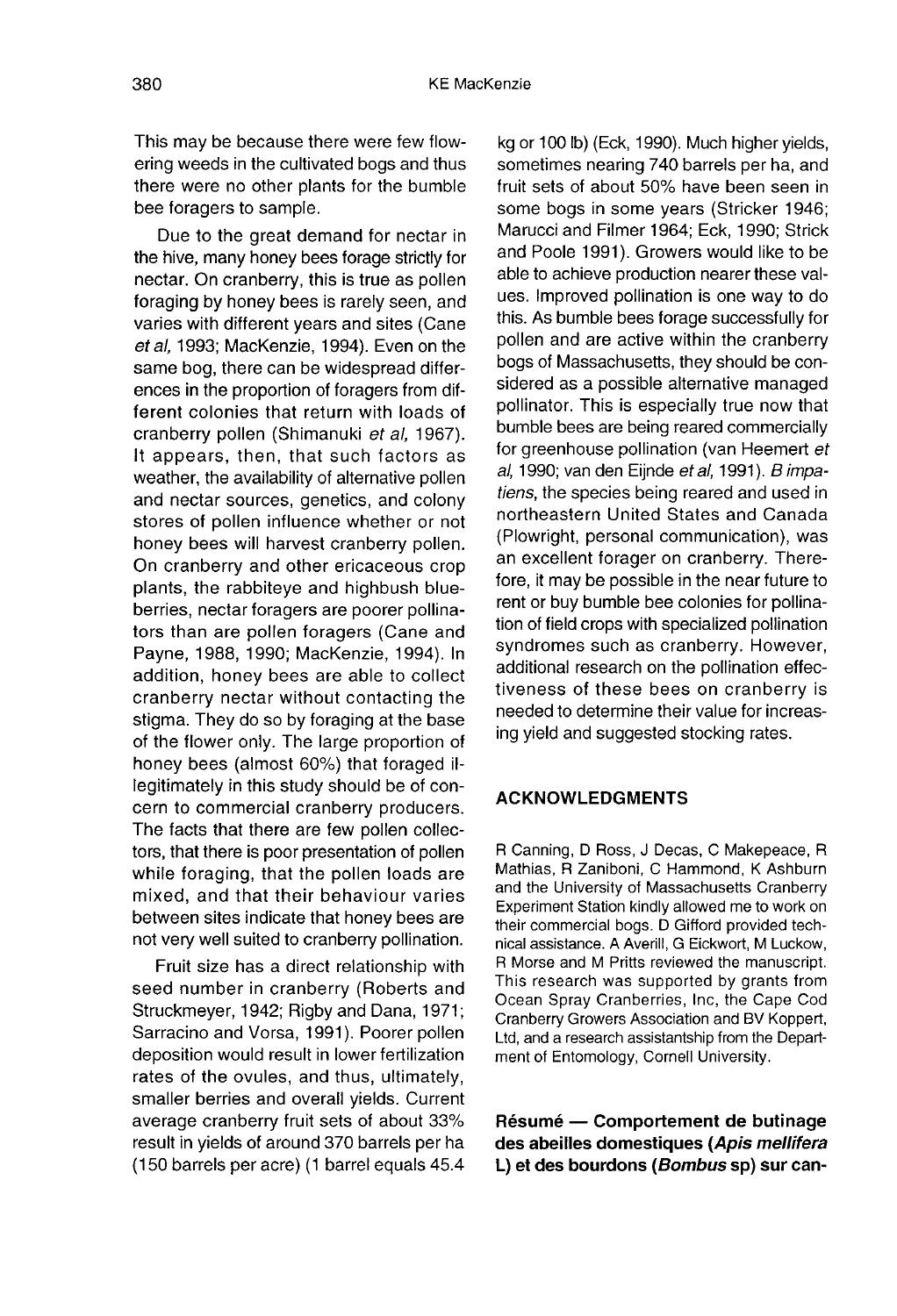neberges (Vaccinium macrocarpon Ait). Le comportement de butinage des abeilles domestiques et des bourdons a été étudié sur des cultures de canneberges dans le sud-est du Massachusetts. Les bourdons abordent les fleurs de telle façon qu'il peut y avoir transfert de pollen : ils s'agrippent aux pétales avec leurs pattes tandis que leurs corps est maintenu en-dessous des parties reproductrices de la fleur. Ils puisent le nectar en bas de la colonne staminale ou à la base de la fleur et font vibrer la fleur pour récolter le pollen. Les abeilles domestiques butinent le nectar soit par la voie normale en puisant celui-ci à la base de la colonne staminale, soit par la voie détournée à la base de la fleur sans toucher le stigmate. Bien qu'elles soient rarement butineuses de pollen sur les canneberges, les abeilles domestiques peuvent le récolter en tambourinant sur les anthères avec leurs pattes antérieures. En 1991 on a dénombré les abeilles et les bourdons qui butinaient soient de façon normale, soit de façon détournée. Pour chacune des 10 séries, l'observateur parcourait au hasard la tourbière durant 5 min et notait l'activité de toutes les abeilles rencontrées. Un nombre significativement plus grand de bourdons que d'abeilles domestiques butinaient de facon normale (95.9 + 6.2% contre  $41.4 +$ 15,7% respectivement, test-t par paires,  $P <$ 0,05). En 1992 on a noté, pour toutes les abeilles domestiques et les bourdons rencontrés au cours d'une période d'observation, la présence ou non de pelotes de pollen. Cinq comptages de 2 min ont été faits pour chacune des 7 périodes d'observation. Le type d'insecte et la période d'observation étaient tous deux statistiquement différents (test F ANOVA,  $P < 0.05$ ). Seuls  $3.2 +$ 6,1 % des butineuses d'abeilles domestiques ont récolté du pollen, contre 73,7 + 25,6% des bourdons. Lors d'une seconde mesure de la récolte de pollen, on a noté la taille des pelotes (petite ou grosse). Les différences étaient significatives pour l'espèce d'abeilles considérée, mais pas pour l'année

ni pour le lieu (test F ANOVA,  $P < 0.05$ ). Moins d'abeilles domestiques que de bourdons portaient des pelotes de pollen toutes tailles confondues et elles étaient très peu nombreuses à porter de grosses pelotes (tableau I). Les 6 espèces de bourdons différaient significativement par le pourcentage de grosses pelotes (tableau I). Le pourcentage de pollen de Vaccinium dans les pelotes a été examiné chez 20 individus de chaque espèce étudiée. Le comptage a porté sur 200 grains de pollen de la pelote droite. Les 6 espèces de bourdons avaient des pelotes de pollen significativement plus pures que les abeilles domestiques (tableau II). Le pourcentage de pollen de Vaccinium a aussi varié en fonction du lieu (test F ANOVA, P < 0,05). Les taux de butinage (nombre de fleurs butinées par min) ont été mesurés en 1991 et 1992. Les abeilles domestiques butinaient significativement plus lentement que les bourdons (tableau III, test F ANOVA, P < 0,05). Les bourdons sont donc mieux adaptés que les abeilles domestiques à butiner sur les canneberges et sont probablement de meilleurs pollini sateurs. Des méthodes de gestion des colonies de bourdons pour polliniser la canneberge devraient être mises au point.

#### Apis mellifera / Bombus spp / pollinisation / butinage / Vaccinium macrocarpon

Zusammenfassung — Das Sammelverhalten von Honigbienen (Apis mellifera) und Hummeln (Bombus sp) auf Blüten der Preiselbeere (Vaccinium macrocarpon Ait). Das Verhalten von Honigbienen und Hummeln auf Preiselbeerkulturen wurde im Südosten von Massachusetts untersucht. Hummeln nähern sich den Blüten fast immer so, daß es zur Bestäubung kommt (legiti mer Besuch): Sie halten sich mit den Beinen an den Blütenblättern fest, wobei sich der Körper unterhalb der Fortpflanzungsorgane der Blüte befindet. Sie suchen entlang des Griffels hinunter oder am Blütenboden nach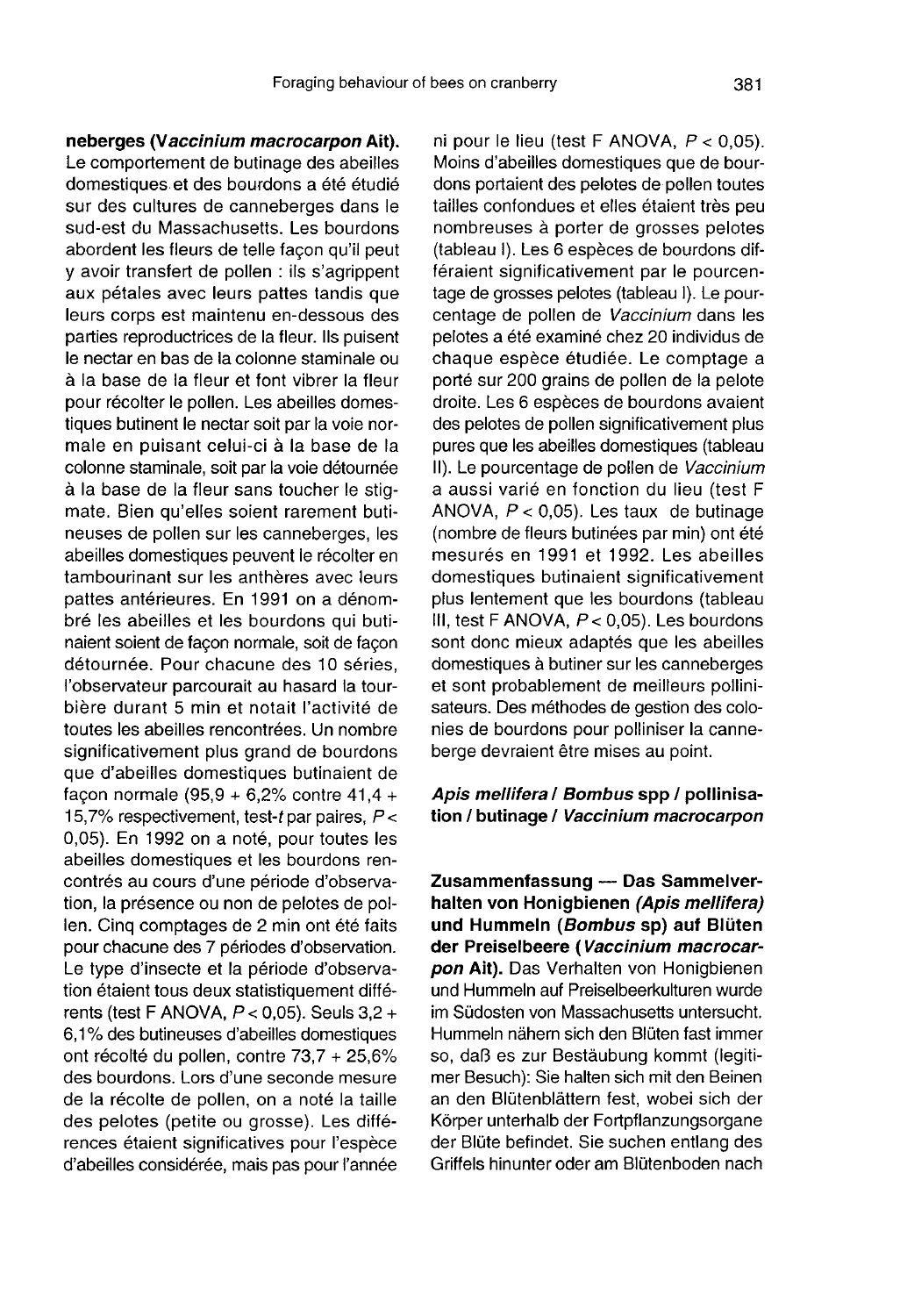Nektar oder sie schütteln die Blüte, um Pollen zu sammeln. Honigbienen sammeln 'legitim' nach Nektar, indem sie am Griffel entlang suchen, oder 'illegitim', indem sie am Grunde suchen und sich dabei an der Rückseite der Blüte festhalten. Obwohl sie an Preiselbeeren nur selten Pollen sammeln, sind Honigbienen dennoch dazu imstande, indem sie mit ihren Vorderbeinen auf die Staubbeutel klopfen. Im Jahre 1991 wurden Honigbienen und Hummeln ausgezählt, ob sie legitim oder illegitim sammelten. Bei jeder seiner zehn Touren ging der Beobachter 5 min lang ohne Plan durch die Kultur, wobei er die Aktivitäten aller angetroffenen Bienen notierte. Signifikant mehr Hummeln als Honigbienen sammelten legitim (95,9  $\pm$  6,2% gegenüber 41,4  $\pm$  15,7%; gepaarter t-Test, P < 0,05). Im Jahre 1992 wurde das Sammeln von Pollen beurteilt. Alle während einer Beobachtungsperiode angetroffenen Honigbienen oder Hummeln wurden entweder als 'Pollenträger' oder 'ohne Pollen' eingestuft. Für jede der sieben Beobachtungsperioden wurden fünf Zählungen von je 2 min Dauer durchgeführt. Sowohl Art der Bienen wie Beobachtungsperiode waren verschieden (ANOVA F-Test,  $P < 0.05$ ). Nur  $3.2 \pm 6.1\%$  der Honigbienen sammelten Pollen, gegenüber 73,7 ± 25,6% der Hummeln. Als ein zweites Maß für die Pollensammeltätigkeit von Bienen an Preiselbeeren wurden sie danach unterteilt, ob sie überhaupt Pollen trugen oder ob sie große Ladungen hatten. Der Unterschied zwischen den Bienenarten war signifikant, während dies bei Jahr und Sammelort nicht der Fall war (ANOVA F-Test, P < 0,05). Weniger Honigbienen trugen Pollenladungen irgendeiner Art als die sechs untersuchten Hummelarten und nur wenige Honigbienen hatten große Ladungen (Tabelle I). Die sechs Hummelarten waren untereinander im Prozentsatz großer Ladungen sehr verschieden (Tabelle I). Von jeder Art wurden die Pollenladungen von 20 Bienen auf den Anteil von Vaccinium-Pollen untersucht. Von jedem Tier wurden vom rechten Pollenhöschen 200 Körner als 'Vaccinium'oder als 'Nicht-Vaccinium' klassifiziert. Alle sechs Hummelarten hatten signifikant reinere Pollenladungen als die Honigbienen (Tabelle II). Der Anteil des 'Vaccinium'-Pollens schwankte je nach der Sammelstelle (ANOVA F-Test, P < 0,05). Die Sammelgeschwindigkeit, ausgedrückt in Blüten per Minute, wurden sowohl 1991 wie 1992 gemessen. Honigbienen sam-<br>melten in beiden Jahren signifikant langsamer als Hummeln (Tabelle III, ANOVA F-Test,  $P < 0.05$ ). Hummeln sind also an die Sammeltätigkeit bei Preiselbeeren besser angepaßt und wahrscheinlich sind sie auch bessere Bestäuber als Honigbienen. Es sollten Methoden zum Einsatz gezüchteter Hummelvölker in der Bestäubung von Preiselbeeren entwickelt werden.

#### Apis mellifera / Bombus sp / Bestäubung von Preiselbeeren / Sammelverhalten

#### **REFERENCES**

- Buchmann SL (1983) Buzz pollination in angiosperms. In: Handbook of Experimental Pollination Biology (CE Jones, RJ Little, eds) Van Nostrand Reinhold Co, New York 73-113
- Buchmann SL (1985) Bees use vibration to aid pollen collection from non-poricidal flowers. J Kans Entomol Soc 58, 517-525
- Cane JH, MacKenzie K, Schiffhauer D (1993) Honey bees harvest pollen from the porose anthers of cranberries (Vaccinium macrocarpon) (Ericaceae). Am Bee J 133, 293-295
- Cane JH, Payne JA (1988) Foraging ecology of the bee Habropoda laboriosa (Hymenoptera: Anthophoridae), an oligolege of blueberries (Ericaceae: Vaccinium) in southeastern United States. Ann Entomol Soc Amer 81, 419-427
- Cane JH, Payne JA (1990) Native bee pollinates rabbiteye blueberry. Highlights Agric Res Alabama Agric Exp Station 37 (4), 4
- Eck P (1990) The American Cranberry. Rutgers Univ Press, New Brunswick, NJ
- Farrar CL, Bain HF (1946) Honey bees as pollinators of cranberry. Am Bee J 86, 503-504
- Franklin HJ (1950) Cranberry pollination. In: Cranberry Insects in Massachusetts, Mass Agric Exp Stat Bull 445, 75-76